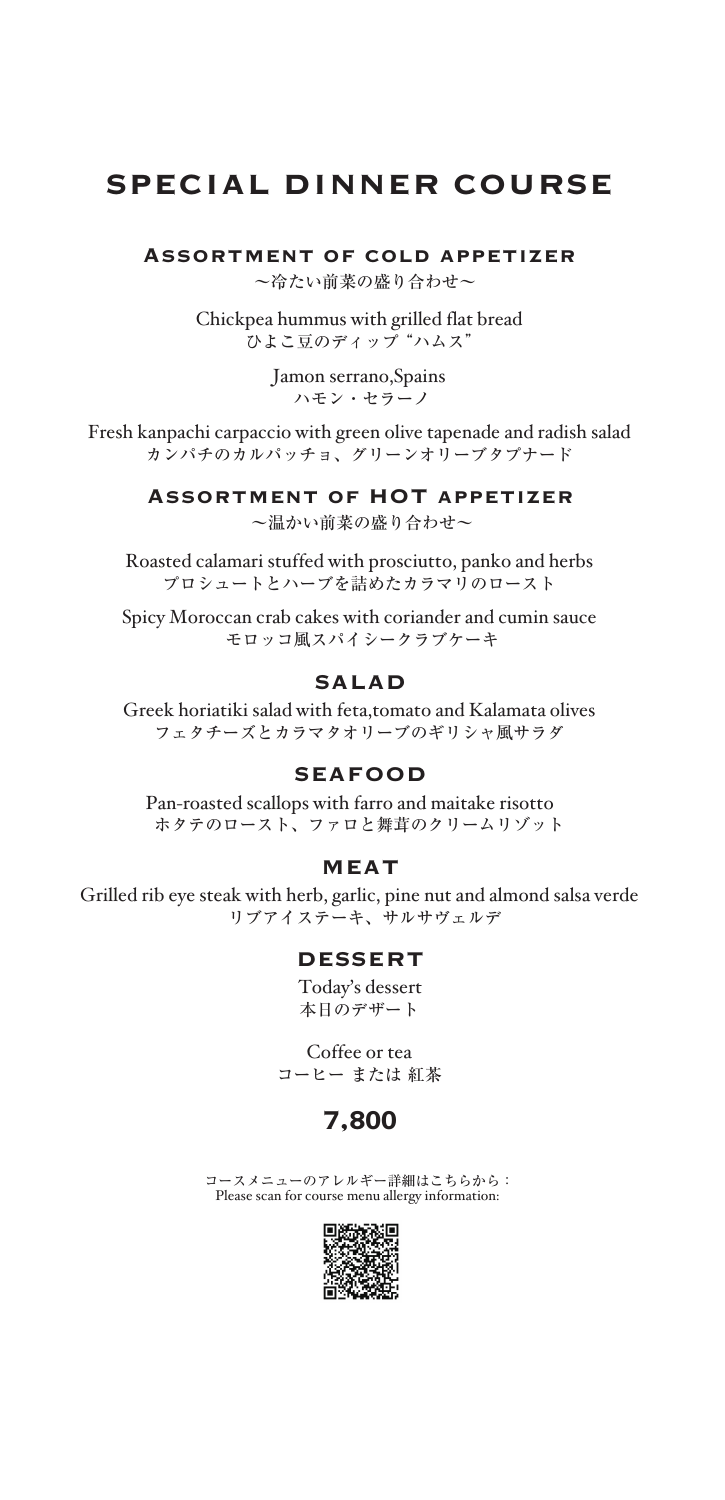### Ham and Salumi

| Prosciutto di San Daniele, Italy (40g) <u>manual memberutkan sepanjang 1,</u> 200                             |
|---------------------------------------------------------------------------------------------------------------|
| Jamon Iberico bellota, Spain (40g) [100] [2000] [2000] [2000] [3000] [3000] [3000] [3000] [3000] [3000] [3000 |
|                                                                                                               |
|                                                                                                               |
|                                                                                                               |
| Fresh coriander with EVOO and lemon                                                                           |
|                                                                                                               |

Fresh rucola with EVOO and lemon..........................................................................................................680 フレッシュルッコラ

# Extra Virgin Olive Oils

| お好きなオリーブオイルをお選びください |  |
|---------------------|--|

- ・Calivirgin, California カリヴァージン (カリフォルニア)
- ・Morinaelea manaki, Greece モリアエレア (ギリシャ)
- ・ **L**evante fruttato dop, puglia, Italy レバンテ(イタリア)
- ・Zejd organic, unfiltered, Lebanon ザージェッド(レバノン)
- ・Canena, Spain カネナ(スペイン)

・全てのメニューは税込み金額になっております。・パン代としておー人様500円頂戴しております。 ・All menu prices include sales tax. ・Bread charge ¥500 per person.

> アレルギーメニューの詳細はこちらから: Please scan for allergy information:

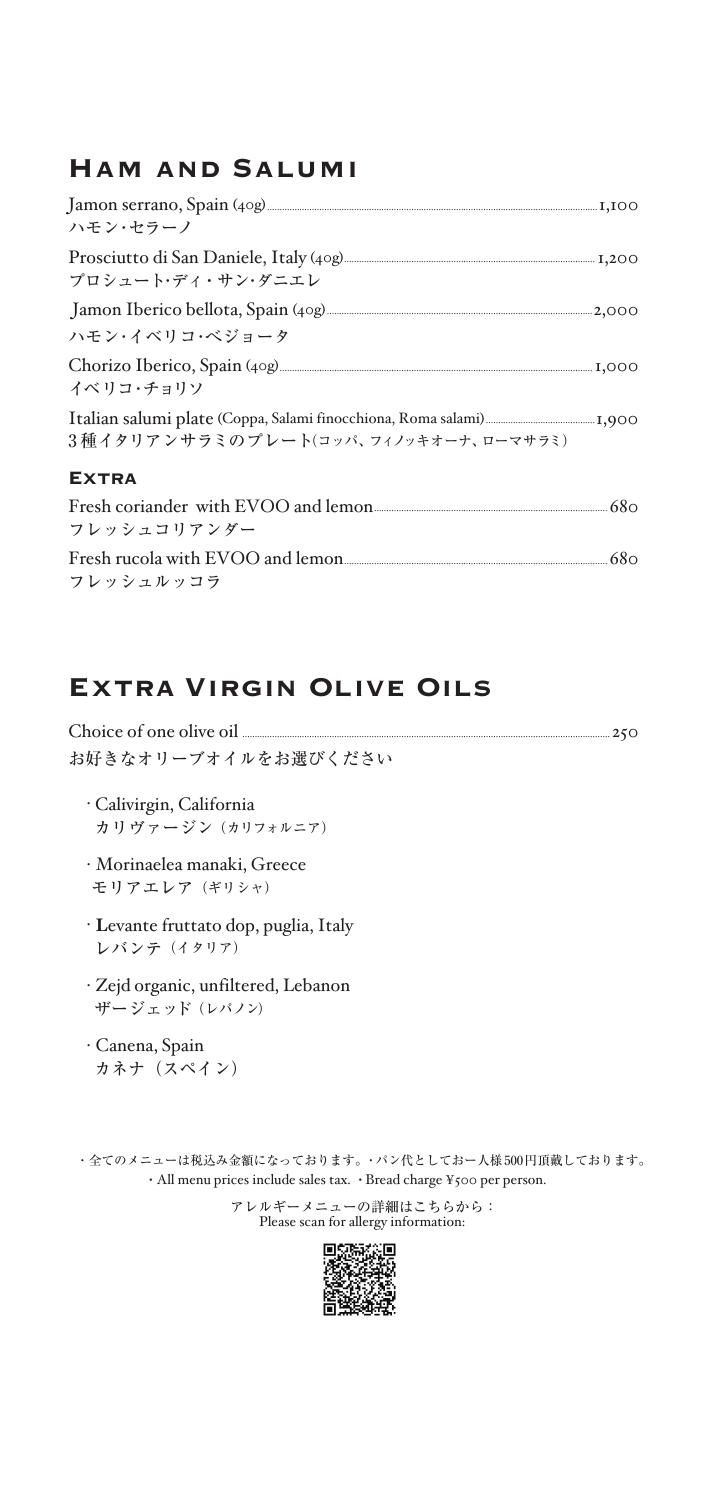### **DIPS AND MEZZE**

| ひよこ豆のディップ "ハムス"                                                                 |  |
|---------------------------------------------------------------------------------|--|
| Dip plate—Please choose 2 dips                                                  |  |
|                                                                                 |  |
|                                                                                 |  |
| · Roasted red pepper and walnut puree muhammara<br>ローストした赤パプリカとクルミのディップ "ムハンマラ" |  |
| · Roasted eggplant baba ghanoush<br>ローストしたナスのディップ"ババガヌーシュ"                      |  |
| • Roasted carrot puree dip with yogurt and fresh mint<br>ヨーグルト、ミント、人参のディップ      |  |
| · Chickpea hummus<br>ひよこ豆のディップ"ハムス"                                             |  |

### **CHEESE**

- · Goat Chèvre シェーブル / Chabichou シャビシュー
- · Sheep Manchego マンチェゴ/ Fleur du Maquis フルール・デュ・マキ
- · Cow Fontina フォンティーナ/ Taleggio タレッジオ
- $\cdot$  Blue Fourme d'Ambert フルム・ダンベール

· Served with raisin, fig, prune and walnut bread. ドライフルーツとナッツのパンが付きます。

### **VEGETABLES**

Nicoise salad with romaine, Italian tuna, green beans, 1,800 boiled egg, anchovy and olives ツナ、アンチョビ、オリーブのニソワーズサラダ

フェタチーズとカラマタオリーブのギリシャ風サラダ

ナスのロースト、ブルガーとカランツのタブレ、ヨーグルトソース

グリーンアスパラガスのグリル、

セミドライトマトとヘーゼルナッツのサルサ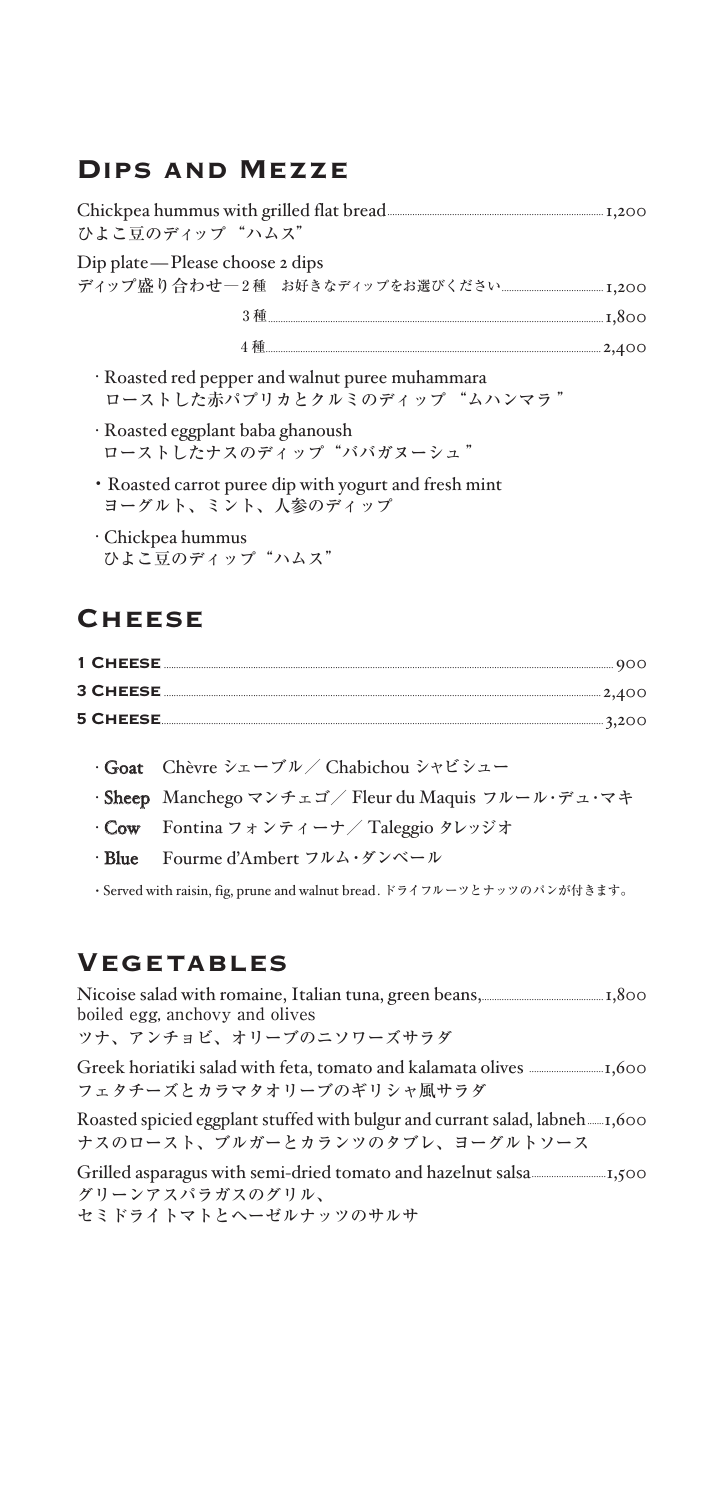# **TAPAS**

| パルミジャーノレジャーノとベーコンで巻いたデーツのロースト                                                                                                                                                                                                                              |  |
|------------------------------------------------------------------------------------------------------------------------------------------------------------------------------------------------------------------------------------------------------------|--|
| マンチェゴ とカリンジャム、パンプキンシード                                                                                                                                                                                                                                     |  |
| フレッシュブラータチーズとプロシュート、季節のフルーツ                                                                                                                                                                                                                                |  |
| Fresh kanpachi carpaccio with green olive tapenade and radish salad  1,600<br>カンパチのカルパッチョ、グリーンオリーブタプナード                                                                                                                                                    |  |
| Roasted peppers and chicory salad with boquerones and sumac  1,500<br>イワシのマリネ "ボケロネス エン ビナグレ"とローストパプリカ、<br>デュッカスパイス                                                                                                                                        |  |
| Halloumi stuffed Greek meat balls with herb salad <b>Supply 1.300</b> Fig. 200<br>ハロウミチーズのギリシャ風ミートボール、ハーブサラダ                                                                                                                                               |  |
| モロッコ風スパイシークラブケーキ                                                                                                                                                                                                                                           |  |
| プロシュートとハーブを詰めたカラマリのロースト                                                                                                                                                                                                                                    |  |
| シュリンプのスパイシーソテー"ピルピル"                                                                                                                                                                                                                                       |  |
| カラマリとズッキーニのスパイシートマトソース                                                                                                                                                                                                                                     |  |
| Sauteed polpo and potatoes with garlic <b>manually construct to the set of the set of the set of the set of the set of the set of the set of the set of the set of the set of the set of the set of the set of the set of the se</b><br>タコとポテトのガーリックハーブソテー |  |
| ムーア風牛ハラミのブロシェット                                                                                                                                                                                                                                            |  |
| Pan fried gnocchi with pancetta, micro basil, arugula, chicory and Parmesan 1,550<br>フライドニョッキとパンチェッタのサラダ                                                                                                                                                   |  |
| ズッキーニとフェタチーズのフリッター                                                                                                                                                                                                                                         |  |
| Patatas bravas, fried potatoes with spicy sauce <b>manually and the set of property</b> 900<br>ブラバ風スパイシーポテト                                                                                                                                                |  |